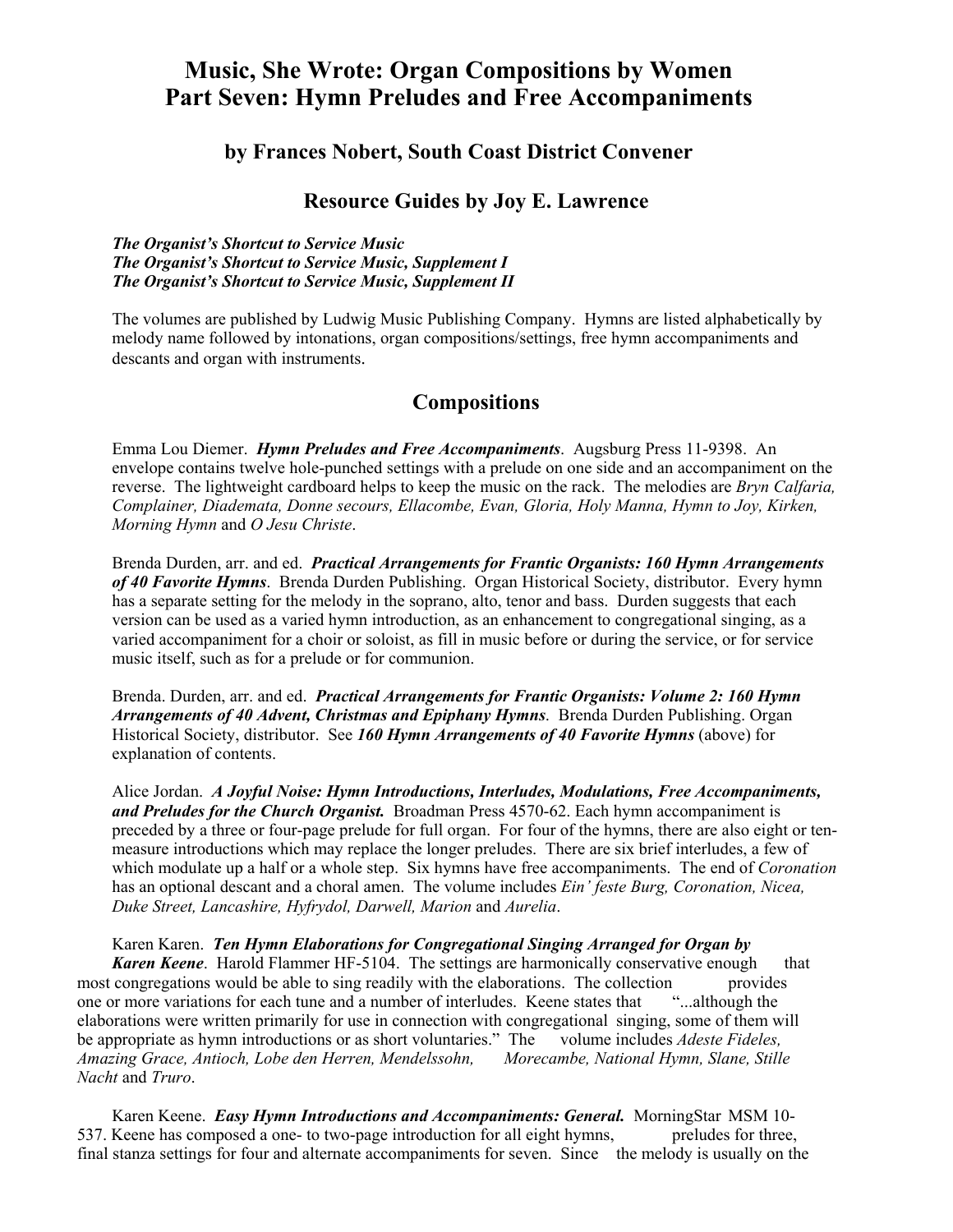top, singers should be able to participate comfortably, while being supported by some harmonic and rhythmic changes. *Salzburg* has a delightful introduction in Baroque trio style. Keene also supplies four codetta fanfares for *New Malden*. Registration suggestions occur throughout. The melodies are *Nettleton, Picardy, In dir ist Freude, Winchester New, Salzburg, Werde munter (Jesus, Joy of Man's Desiring), New Malden* and *Dir, dir Jehovah*. The table of contents also lists the English titles commonly associated with the tunes.

 Karen Keene. *Easy Hymn Introductions and Accompaniments: Lent ~ Easter*. MorningStar MSM 10-427. Each hymn has an introduction, an alternate accompaniment and/or a setting for the final stanza. Usually the melody is partially or completely present in the introductions, although *St. Christopher* begins with a free composition. Both *St. Christopher* and *St. Theodolph* include an interlude of twelve or fifteen measures with a modulation up a half step to the final stanza. The most extensive treatment is of *O filii et filiae*, which has four alternate settings, an eight-measure trumpet intonation after the introduction and a separate setting of the opening and closing antiphon. Registrations are noted throughout the volume. The table of contents also gives the Lent and Easter titles commonly associated with the tunes for *Bourbon, Christ ist erstanden, Herzliebster Jesu, Llanfair, O filii et filiae, Rockingham Old, St. Botolph, St. Christopher* and *St. Theodulph* (*Valet will ich dir geben*).

Janet Linker. *The Last Verse: Sixteen Free Hymn Accompaniments for Organ*. Beckenhorst Press OC12. Linker explains in her preface that she "...often hears from organists that the free hymn accompaniments they find are too difficult, too harmonically altered, too interlude-laden, or interesting but sometimes not exciting." She continues by stating that her collection was written with such thoughts in mind. The hymn occurs in the usual harmonic setting and is followed by an interlude leading to the key a half-step or a step higher. In some cases there are two alternate arrangements which may be played for the last verse and any prior verse. Optional amens are provided for each hymn. The volume includes *Azmon, Coronation, Cwm Rhondda, Darwall, Diademata, Dix, Duke Street, Ein' feste Burg, Hymn to Joy, Italian Hymn, Lyons, Madrid, Marion, Nicaea, St. Anne* and *To God be the Glory*. The table of contents also gives an alphabetical listing by the hymn title found most often in the large number of hymnals the composer and her assistants searched.

Janet Linker. *The Last Verse II: Sixteen More Free Hymn Accompaniments for Organ*. Beckenhorst Press OC22. This collection has fewer harmonic changes than Linker's other three publications and instead uses descants which allow singers to sing harmony on the final stanza. Hymns arranged are *Aurelia, Austria, Beecher, Duke Street, Faithfulness, Festal Song, Foundation, Hankey, He Leadeth Me, Lancashire, Lobe den Herren, Old 100th, St. Denio, Terra Beata, Ville du havre* and *Webb*.

Janet Linker. *The Last Verse for Christmas: Fifteen Free Hymn Accompaniments for the Christmas Season*. Beckenhorst Press OC16. Linker indicates in her preface that introductions and codas are optional and that optional amens are included for a few carols which have amens in some hymnals. The volume includes *Adeste Fideles, Antioch, Carol, Gloria, Go Tell It, Greensleeves, Irby, Kings of Orient, Mendelssohn, Mueller, Regent Square, St. Louis, Stille Nacht, The First Noel* and *W Zlobe Lexy.* 

Janet Linker. *The Last Verse for Lent, Palm Sunday and Easter*. Beckenhorst Press OC19. The collection contains *Christ Arose, Diademata, Easter Hymn, Ellacombe, Hamburg, Herzliebster Jesu, Llanfair, Maccabeus, Martyrdom, Passion Chorale, Rathbun, Redhead, St. Christopher, St. Theodulph, Victory* and *Were You There*.

June Nixon. *Final Flourish: Two Hundred Last Verse Arrangements of Familiar Hymn Tunes*. Kevin Mayhew 1400108. This volume is rich in content with many familiar melodies set in one or two keys with more than one accompaniment in some cases. Occasionally she also provides lines with optional use of a solo reed. Nixon explains in her foreword that she "...endeavored to make them mostly suitable for sightreading, exploit the effect of pedal points, and accommodate those organists who lack the advantage of large hands."

June Nixon. *Organ Miniatures: 200 Short Improvisations on Familiar Hymn Tunes*. Kevin Mayhew 1400196. Nixon originally composed these one- or two-page works as gospel processionals, but they may also be useful as a prelude, at communion, during an offertory and for introductions to hymns.